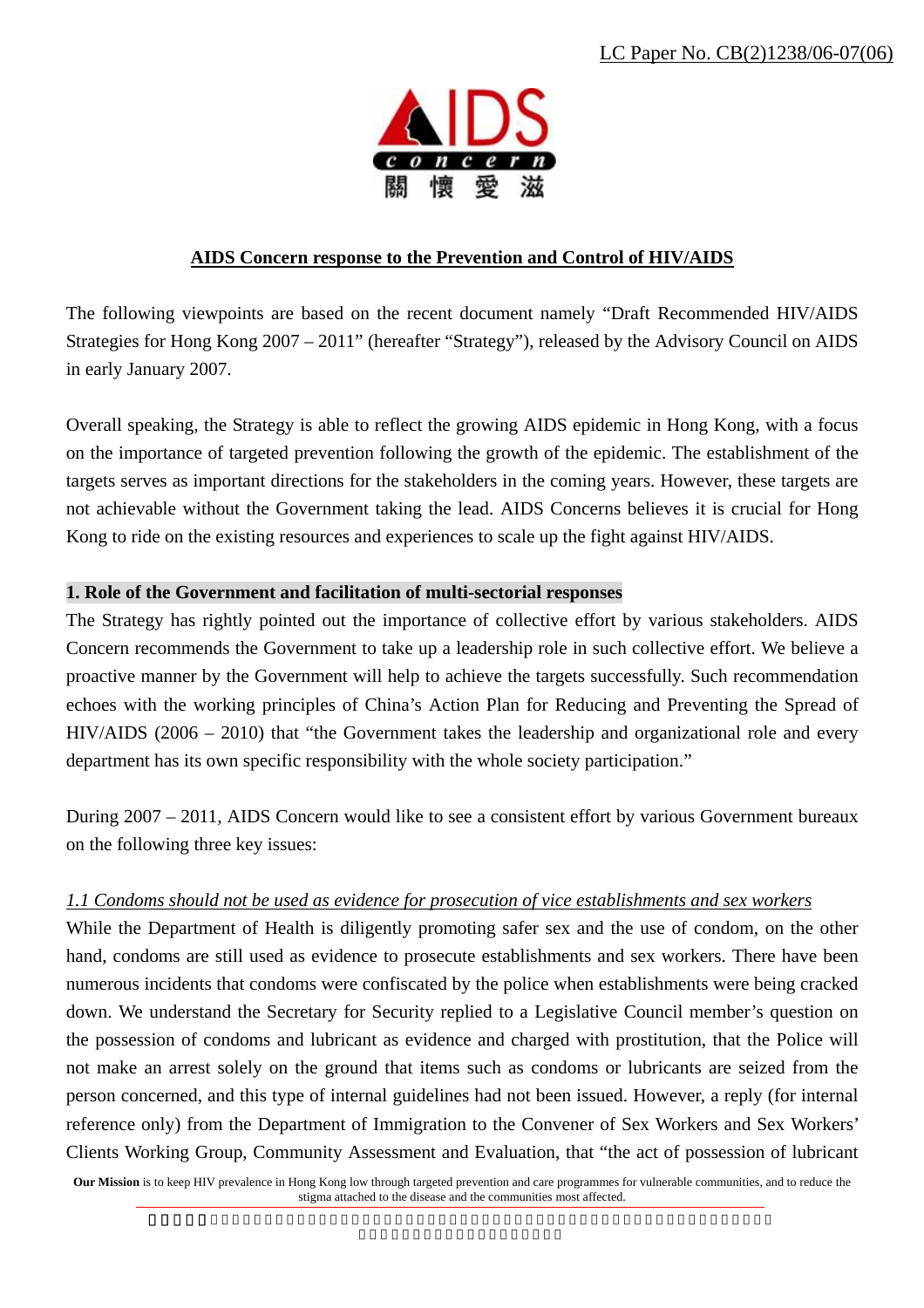and condoms which are known to be accessories in the trade of prostitution provides only part of the relevant evidence to the offence. The Government must act in a consistent manner in promoting condom use and banishing the use of condoms as evidence for prosecution. AIDS Concern encourages the Government to take the reference from Thailand's 100% condom use programme and role of police in ensuring sex establishments to provide condoms to sex workers and their clients.

#### *1.2 Free clinical service for non-eligible persons using the Social Hygiene Service*

The Strategy has raised an important issue on sex workers and their clients in accessing HIV prevention services and STI screening and treatment services. Currently non-eligible persons (NEPs) are required to pay full fare when using the Social Hygiene Services. AIDS Concern, together with members of the Hong Kong Coalition of AIDS Service Organizations had pointed out to the Health Welfare and Food Bureau that such fee-charging is indeed a barrier to NEPs in accessing Social Hygiene Services. Such mechanism poses serious threat to the public's health while imposing obstacles in treating and monitoring STIs in Hong Kong. Such fee charging will also become a barrier for The Centre for Health Protection (CHP) to implement its Strategic Plan on Prevention and Controllable Communicable Disease 2007 – 2009, in which the CHP has committed itself in enhancing surveillance on different STIs. AIDS Concern is urging the Government to provide free STIs screening and treatment services to any users to prevent the STIs from spreading.

#### *1.3 Inclusion of sex education as a compulsory curriculum in primary and secondary schools*

The Education and Manpower Bureau should make sex education as a compulsory curriculum in primary and secondary schools. In earlier years, the Department of Education has produced various tool kits and guidelines to assist and facilitate the implementation of sex education in schools. However, sex education is still not a compulsory curriculum and therefore many schools can choose not to deliver sex education subject to various reasons and limitations, such as a tight curriculum time schedule. As sex education being part of the school moral and civic education as one of the Key Tasks under the education reform, however, it is not explicitly stated as one of the Key Learning Areas. The level and format of sex education being delivered to students is based on individual school decisions, and is various. AIDS Concern believes it is crucial for the EMB to mandate schools to include topics such as HIV/AIDS, STIs, sexuality and reproductive health and skills to maintain sexual health in the curriculum as these are indeed life-saving tools for young people.

#### **2. Implementation and Monitoring**

To achieve the eight targets as set in the Strategy, AIDS Concern believes the key word is **IMPLEMENTATION**. The eight targets have lay down the key prevention and care directions. The next step is for the Advisory Council on AIDS (ACA), together with stakeholders, to work together and formulate action plans of "what needs to be done by who and when". Such plan is crucial for monitoring and evaluation, and of course, to enable the achievement of various targets. AIDS Concern recommends the ACA to take a leadership role in coordinating such effort. The leadership role is also in line with the

**Our Mission** is to keep HIV prevalence in Hong Kong low through targeted prevention and care programmes for vulnerable communities, and to reduce the stigma attached to the disease and the communities most affected.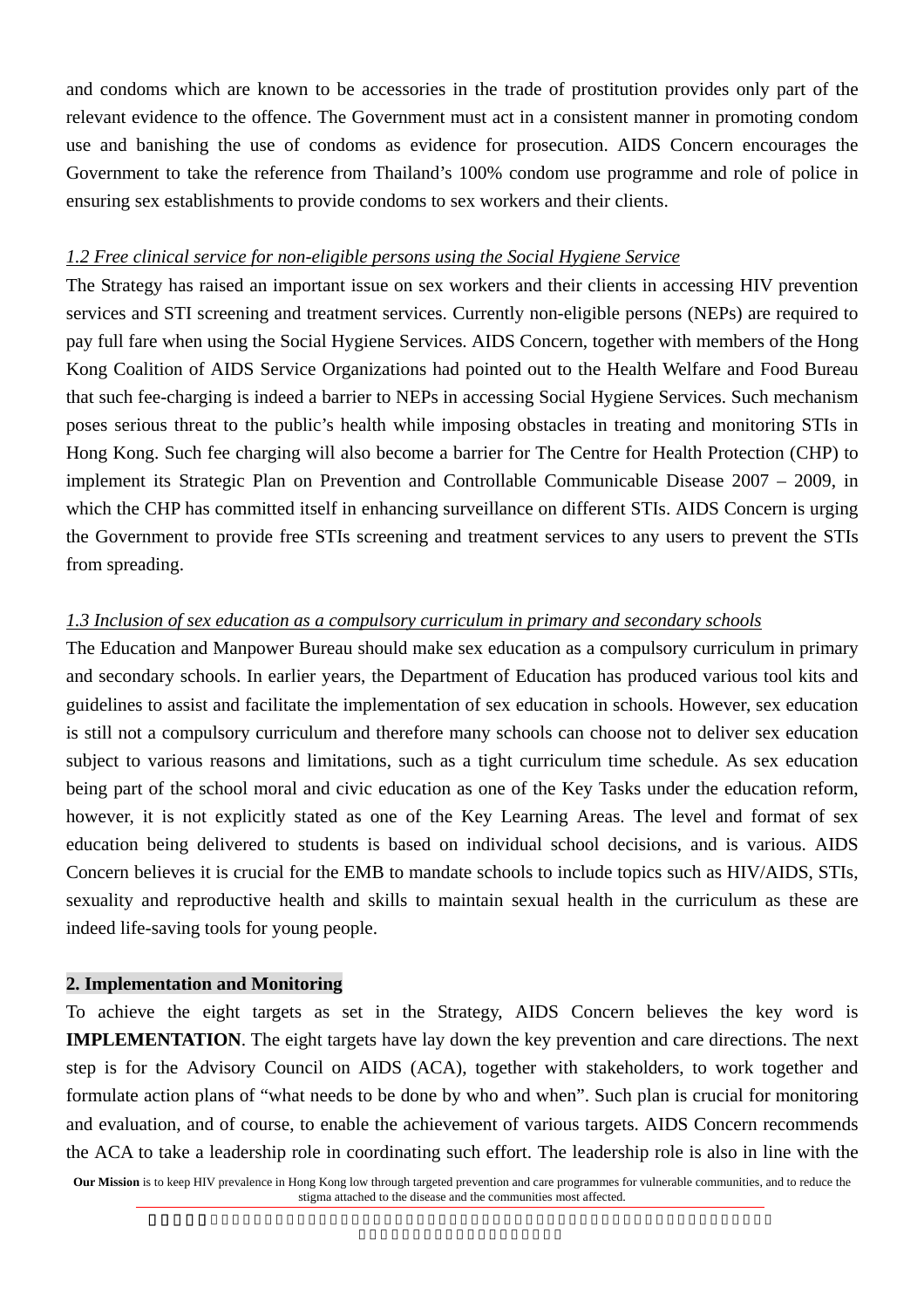"One National AIDS Coordinating Authority, with a multi-sector mandate" as in the "Three Ones" principles advocated by UNAIDS. Setting up sub committees or workgroups will help to facilitate the coordination process.

# **3. Funding mechanism of the Council of the AIDS Trust Fund**

It is encouraging to see ACA's recommendation on reviewing the Council of the AIDS Trust Fund (ATF) funding mechanism in order to improve effective funding of community-based responses. Assuming there is an open consultation process, stakeholders, especially AIDS NGOs and vulnerable communities, should be actively involved in the review. We would like to know who (or which Department) would lead the review process. AIDS Concern would like to reiterate that funding priorities should be base on epidemiological evidence, follow the trend of the epidemic, address the needs of the most at-risk as well as maintain the flexibility in meeting the changing needs of the hard-to-reach populations.

Besides, AIDS Concern would like to urge the Panel on Health Services to examine the allocation of funding by the ATF and the extend and proportion of the fund in addressing the growing epidemic to maximize transparency of the process. The recent Special Project Fund for Men who have Sex with Men (MSM) HIV prevention and care programmes is a good initiative in responding to the growing HIV epidemic within this community. However, AIDS Concern would like the ATF to examine, as soon as possible, the sustainability of such special fund as well as expanding the scope of the fund to cross border travelers in view of the escalating HIV/AIDS cases within the region, particularly in China.

In addition, The Council of the ATF should regard (AIDS) NGOs as partners in the fight against HIV/AIDS. (AIDS) NGOs should be consulted for any changes in the ATF funding priorities and/or allocation.

# **4. Great Involvement of People Living with HIV/AIDS (GIPA principle)**

Sustaining access to quality treatment and care for people living with HIV/AIDS (PHAs) is crucial in HIV/AIDS prevention and care. However, the GIPA Principle is not being mentioned in any parts in the Strategy. PHAs should not only be regarded as service recipients but partners in prevention and care. AIDS Concern urges the ACA to advocate for greater and meaningful participation of PHAs at various levels, particularly in the ACA structure.

#### **5. Reducing AIDS Stigma**

AIDS related stigma has long been recognized as a crucial barrier to effective HIV/AIDS prevention and care. Despite of its importance, Hong Kong still lacks the effort to address such issues. As stigma prevails in the general public towards HIV/AIDS and its infected and affected communities, self-stigma among these communities is also rampant. AIDS related stigma posed serious barriers to HIV testing, access to treatment and prevention services as well as the well being of the infected and affected communities.

**Our Mission** is to keep HIV prevalence in Hong Kong low through targeted prevention and care programmes for vulnerable communities, and to reduce the stigma attached to the disease and the communities most affected.